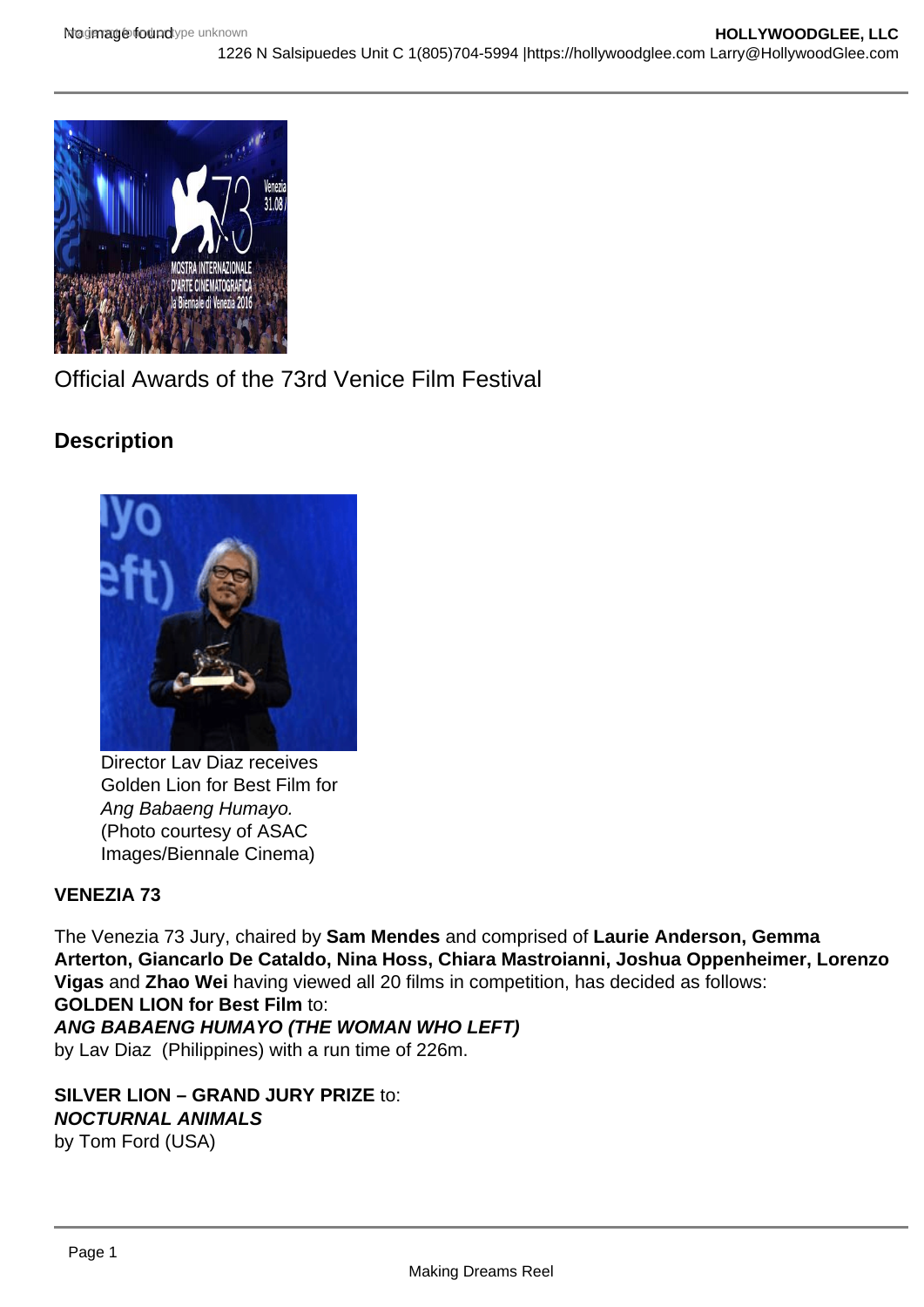### **SILVER LION – AWARD FOR BEST DIRECTOR ex-aequo** to:

#### **Andrei Konchalovsky**

for the film PARADISE (Russian Federation, Germany)

#### **Amat Escalante**

for the film LA REGIÓN SALVAJE (THE UNTAMED) (Mexico, Denmark, France, Germany, Norway, Switzerland) **COPPA VOLPI for Best Actress: Emma Stone**

in the film LA LA LAND by Damien Chazelle (USA)

#### **COPPA VOLPI**

**for Best Actor: Oscar Martínez** in the film EL CIUDADANO ILUSTRE by Mariano Cohn and Gastón Duprat (Argentina, Spain)

**AWARD FOR BEST SCREENPLAY** to: **Noah Oppenheim**

for the film JACKIE by Pablo Larraín (UK)

**SPECIAL JURY PRIZE** to: **THE BAD BATCH** by Ana Lily Amirpour (USA)

### **MARCELLO MASTROIANNI AWARD**

**for Best Young Actress** to: **Paula Beer** in the film FRANTZ by François Ozon (France, Germany) **LION OF THE FUTURE**

# **"LUIGI DE LAURENTIIS" VENICE AWARD FOR A DEBUT FILM**

Lion of the Future – "Luigi De Laurentiis" Venice Award for a Debut Film Jury at the 73rd Venice Film Festival, chaired by **Kim Rossi Stuart** and comprised of **Rosa Bosch, Brady Corbet, Pilar López de Ayala** and **Serge Toubiana**, has decided to award:

**LION OF THE FUTURE** 

**"LUIGI DE LAURENTIIS" VENICE AWARD FOR A DEBUT FILM** to:

**Akher Wahed Fina (The Last of Us)** by Ala Eddine Slim

(Tunisia, Qatar, U.A.E., Lebanon)

VENICE INTERNATIONAL FILM CRITICS WEEK

as well as a prize of 100,000 USD, donated by **Filmauro of Aurelio and Luigi De Laurentiis** to be divided equally between director and producer.

#### **ORIZZONTI AWARDS**

The Orizzonti Jury of the 73rd Venice International Film Festival, chaired by **Robert Guédiguian** and composed of **Jim Hoberman, Nelly Karim, Valentina Lodovini, Moon So-ri, José María (Chema) Prado** and **Chaitanya Tamhane** after screening the 32 films in competition has decided to award: the **ORIZZONTI AWARD FOR BEST FILM** to:

**LIBERAMI** by Federica Di Giacomo (Italy, France)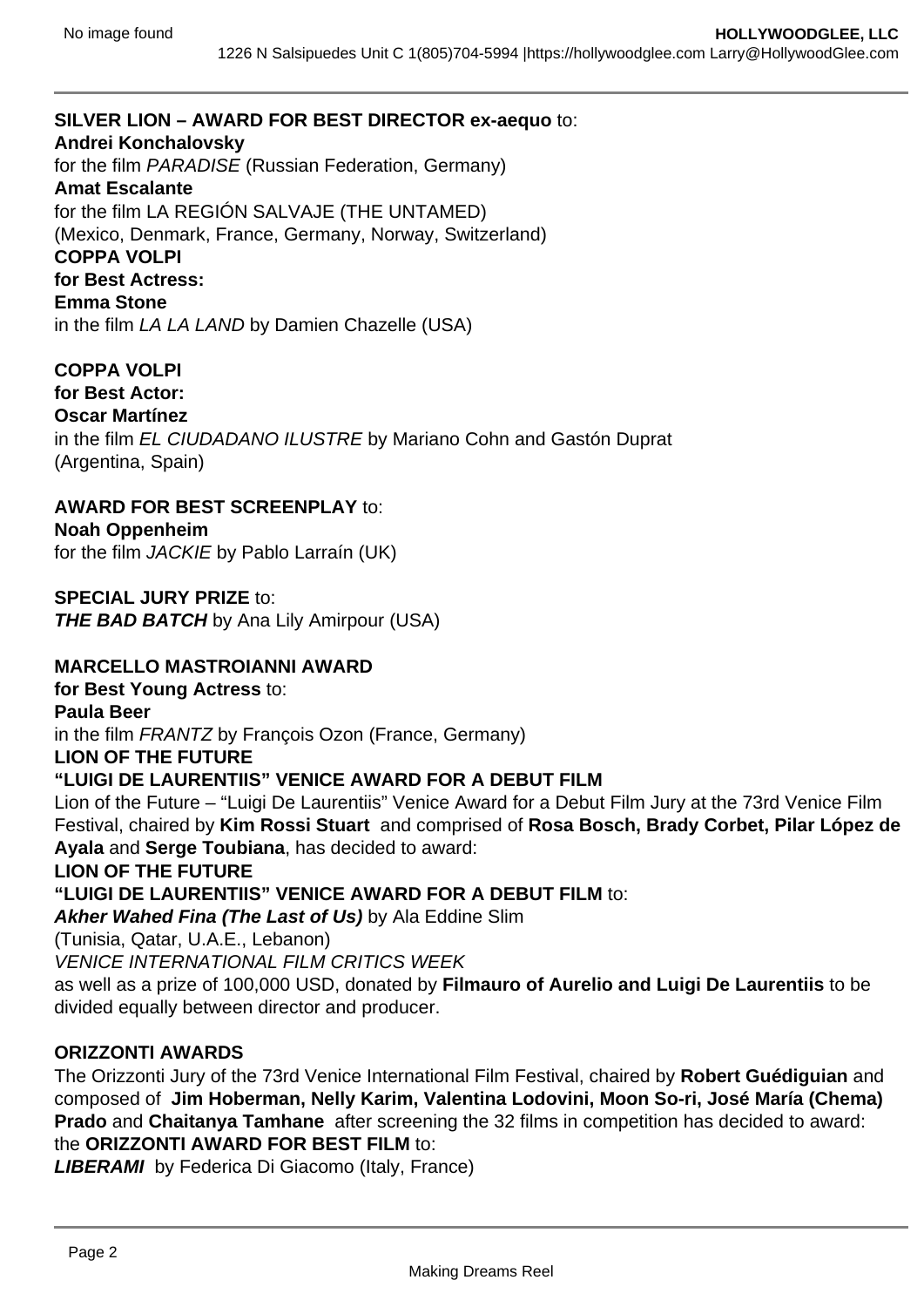the **ORIZZONTI AWARD FOR BEST DIRECTOR** to: **Fien Troch** for HOME (Belgium) the **SPECIAL ORIZZONTI JURY PRIZE** to: **KOCA DÜNYA (BIG BIG WORLD)** by Reha Erdem (Turkey) the **ORIZZONTI AWARD FOR BEST ACTRESS** to: **Ruth Díaz**in the filmTARDE PARA LA IRA by Raúl Arévalo (Spain) the **ORIZZONTI AWARD FOR BEST ACTOR** to: **Nuno Lopes** in the film SÃO JORGE by Marco Martins (Portugal, France) the **ORIZZONTI AWARD FOR BEST SCREENPLAY** to: **KU QIAN (BITTER MONEY)** by Wang Bing (France, Hong Kong) the **ORIZZONTI AWARD FOR BEST SHORT FILM** to: **LA VOZ PERDIDA** by Marcelo Martinessi (Paraguay, Venezuela, Cuba) the **VENICE SHORT FILM NOMINATION FOR THE EUROPEAN FILM AWARDS 2016** to: **AMALIMBO** by Juan Pablo Libossart (Sweden, Estonia) **VENICE CLASSICS AWARDS** The Venice Classics Jury, chaired by **Roberto Andò** composed of **25 students of Cinema History**, chosen in particular from the professors of 12 Italian Dams university programmes and from the Venice University of Ca' Foscari, has decided to award:

the **VENICE CLASSICS AWARD FOR BEST DOCUMENTARY ON CINEMA** to: **LE CONCOURS** by Claire Simon (France) the **VENICE CLASSICS AWARD FOR BEST RESTORED FILM** to: **BREAK UP – L'UOMO DEI CINQUE PALLONI** by Marco Ferreri (1963 and 1967, Italy, France)

**GOLDEN LION FOR LIFETIME ACHIEVEMENT 2016** to: **JEAN-PAUL BELMONDO JERZY SKOLIMOWSKI**

**JAEGER-LECOULTRE GLORY TO THE FILMMAKER AWARD 2016** to: **Amir Naderi PERSOL TRIBUTE TO VISIONARY TALENT AWARD 2016** to: **Liev Schreiber L'ORÉAL PARIS PER IL CINEMA AWARD** to: **Matilde Gioli**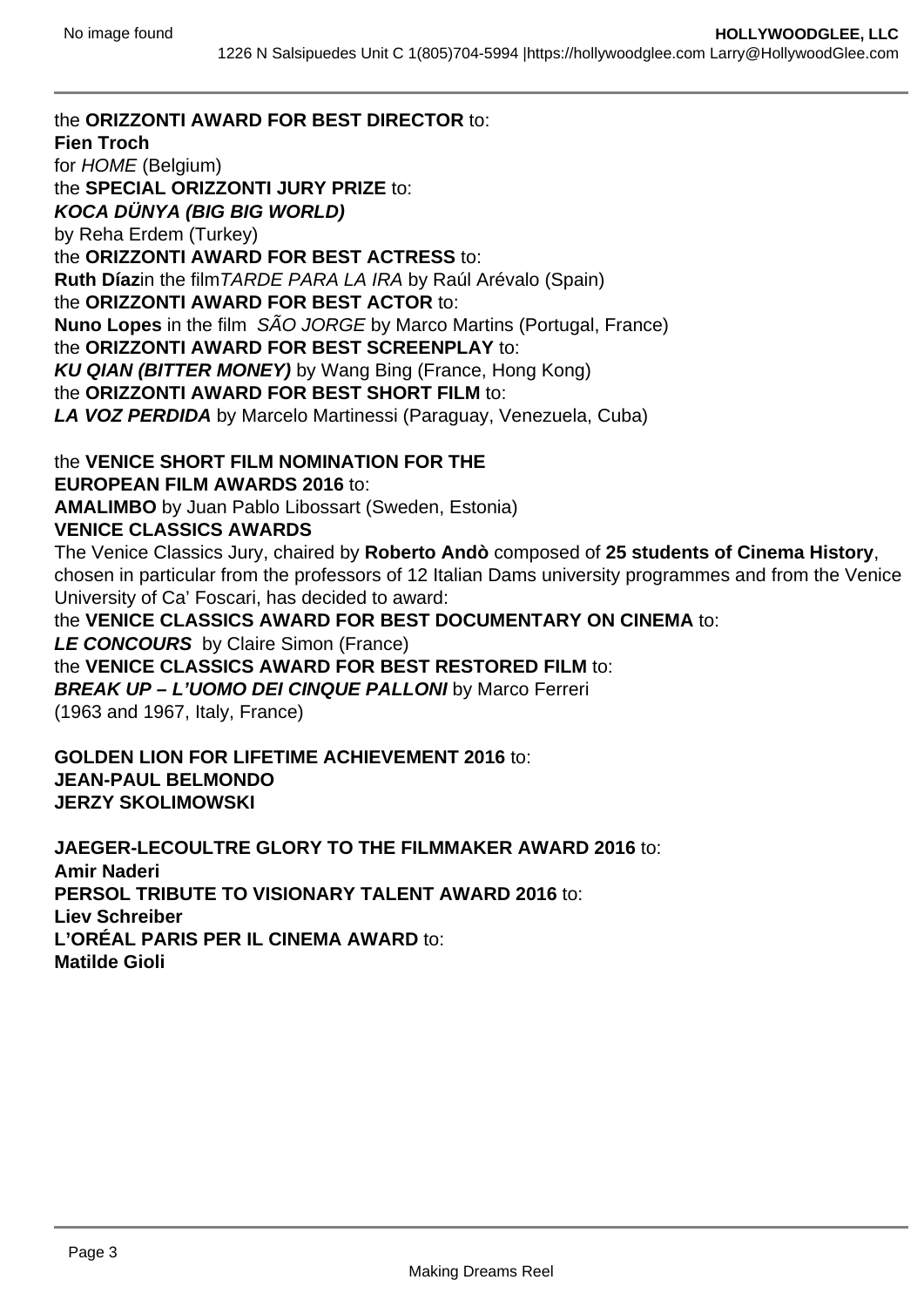

(Source:www.labiennale.org) **Category**

1. Venice International Film Festival

# **Tags**

- 1. 73rd Venice International Film Festival
- 2. Actor
- 3. andrei Konchalovsky
- 4. Ang Babaeng Humayo
- 5. Awards
- 6. Cinema
- 7. Director
- 8. Emma Stone
- 9. Festival
- 10. Film
- 11. Lav Diaz
- 12. Noah Oppenheim
- 13. Nocturnal Animals
- 14. Oscar Martinez
- 15. Paula Beer
- 16. Program
- 17. Tom Ford
- 18. Venice Film Festival